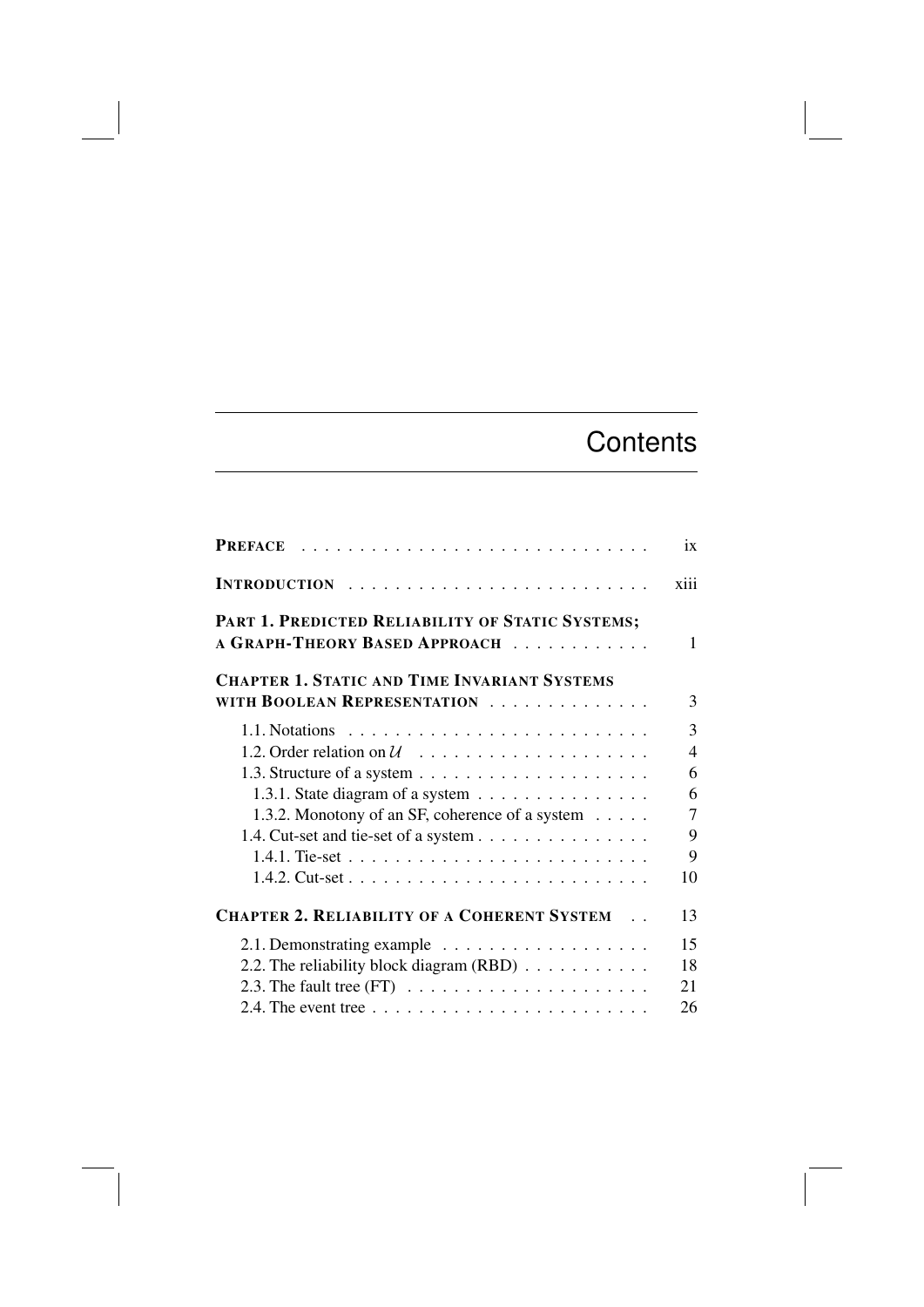| 2.5. The structure function as a minimal union of disjoint              |    |
|-------------------------------------------------------------------------|----|
| monomials                                                               | 28 |
| 2.5.1. Ordered graph of a monotone structure function                   | 29 |
| 2.5.2. Maxima and minima of the ordered graph                           | 31 |
| 2.5.3. Ordered subgraphs of the structure function                      | 32 |
| 2.5.4. Introductory example                                             | 33 |
| 2.5.5. Construction of the minimal Boolean form                         | 37 |
| 2.5.6. Complexity $\ldots \ldots \ldots \ldots \ldots \ldots \ldots$    | 43 |
| 2.5.7. Comparison with the BDD approach                                 | 45 |
| 2.6. Obtaining the reliability equation from the                        |    |
|                                                                         | 49 |
|                                                                         | 49 |
| 2.6.2. Comparison with the structure function by Kaufmann               | 50 |
| 2.7. Obtain directly the reliability from the ordered graph             | 52 |
| 2.7.1. Ordered weighted graph                                           | 53 |
|                                                                         | 56 |
| 2.7.3. Performances of the algorithm                                    | 59 |
| <b>CHAPTER 3. WHAT ABOUT NON-COHERENT</b>                               |    |
| <b>SYSTEMS?</b>                                                         | 61 |
| 3.1. Example of a non-coherent supposed system                          | 61 |
| 3.2. How to characterize the non-coherence of a system?                 | 63 |
| 3.3. Extension of the ordered graph method                              | 66 |
| 3.3.1. Decomposition algorithm                                          | 67 |
| 3.4. Generalization of the weighted graph algorithm                     | 68 |
|                                                                         | 73 |
|                                                                         |    |
| PART 2. PREDICTED DEPENDABILITY OF SYSTEMS IN                           |    |
|                                                                         | 75 |
|                                                                         | 77 |
| <b>CHAPTER 4. FINITE STATE AUTOMATON </b>                               | 83 |
| 4.1. The context of discrete event system                               | 83 |
| 4.2. The basic model $\ldots \ldots \ldots \ldots \ldots \ldots \ldots$ | 84 |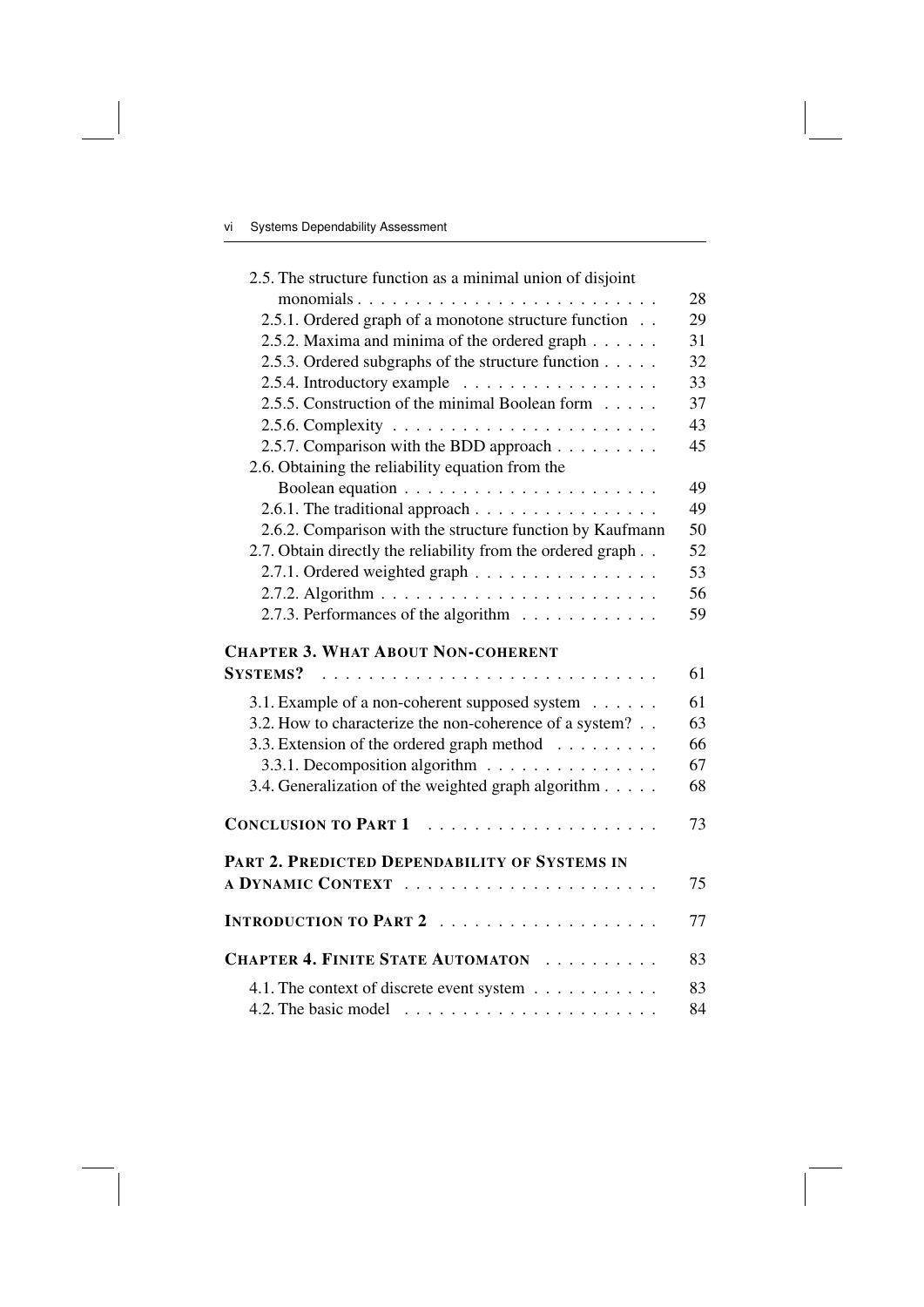| CHAPTER 5. STOCHASTIC FSA                                                                                                       | 89  |
|---------------------------------------------------------------------------------------------------------------------------------|-----|
| 5.1. Basic definition $\ldots \ldots \ldots \ldots \ldots \ldots \ldots \ldots$<br>5.2. Particular case: Markov and semi-Markov | 89  |
| processes $\ldots \ldots \ldots \ldots \ldots \ldots \ldots \ldots \ldots$                                                      | 90  |
| 5.3. Interest of the FSA model                                                                                                  | 91  |
| 5.4. Example of stochastic FSA                                                                                                  | 92  |
| 5.5. Probability of a sequence $\ldots \ldots \ldots \ldots \ldots$                                                             | 93  |
|                                                                                                                                 | 94  |
|                                                                                                                                 | 95  |
| 5.8. Construction of a stochastic SFA                                                                                           | 96  |
| <b>CHAPTER 6. GENERALIZED STOCHASTIC FSA </b>                                                                                   | 101 |
| CHAPTER 7. STOCHASTIC HYBRID AUTOMATON                                                                                          | 105 |
|                                                                                                                                 | 105 |
| 7.2. Formal definition of the model                                                                                             | 105 |
| 7.3. Implementation $\ldots \ldots \ldots \ldots \ldots \ldots \ldots$                                                          | 107 |
|                                                                                                                                 | 109 |
|                                                                                                                                 | 116 |
| 7.5.1. Control temperature of an oven                                                                                           | 116 |
| 7.5.2. Steam generator of a nuclear power plant                                                                                 | 118 |
|                                                                                                                                 | 120 |
| <b>CHAPTER 8. OTHER MODELS/TOOLS FOR DYNAMIC</b>                                                                                |     |
| DEPENDABILITY VERSUS SHA                                                                                                        | 121 |
|                                                                                                                                 | 121 |
|                                                                                                                                 | 121 |
| 8.1.2. Equivalence with the FSA approach                                                                                        | 124 |
|                                                                                                                                 | 126 |
| 8.2. The Boolean logic-driven Markov processes                                                                                  | 126 |
|                                                                                                                                 | 126 |
| 8.2.2. Equivalence with the FSA approach                                                                                        | 127 |
|                                                                                                                                 | 127 |
| 8.3. The dynamic event trees (DETs)                                                                                             | 128 |
|                                                                                                                                 | 128 |
| 8.3.2. Equivalence with the FSA approach                                                                                        | 129 |